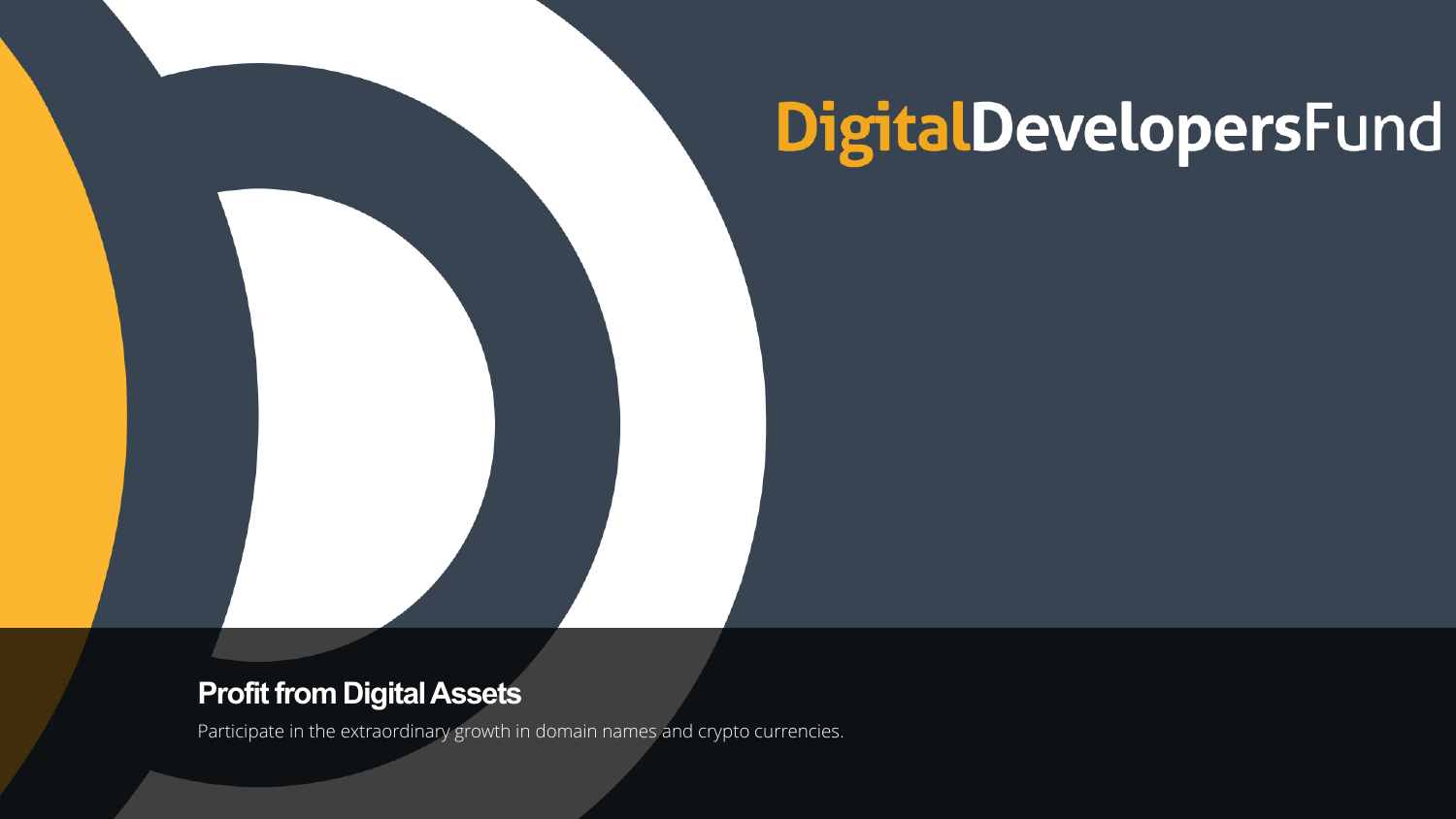### Introduction

**Vision**

DDF is a fund to invest in digital assets, designed to reduce risks and profit from extraordinary growth in the space.

#### **Digital Assets**

Domain names and crypto currencies have high barriers to entry and risks due to lack of regulations, technical hurdles and lack of investment instruments.

#### **Proven Model, Team**

DDF was established in 2010 as "Domain Developers Fund" and has a solid track record in domain investing. To expand, we are adding crypto currencies and other digital assets to our portfolio.

#### **Initial Coin Offering**

Through an Ethereum-based ICO, DDF will raise up to 249,000 ETH (as of June 13th, about \$90m USD).

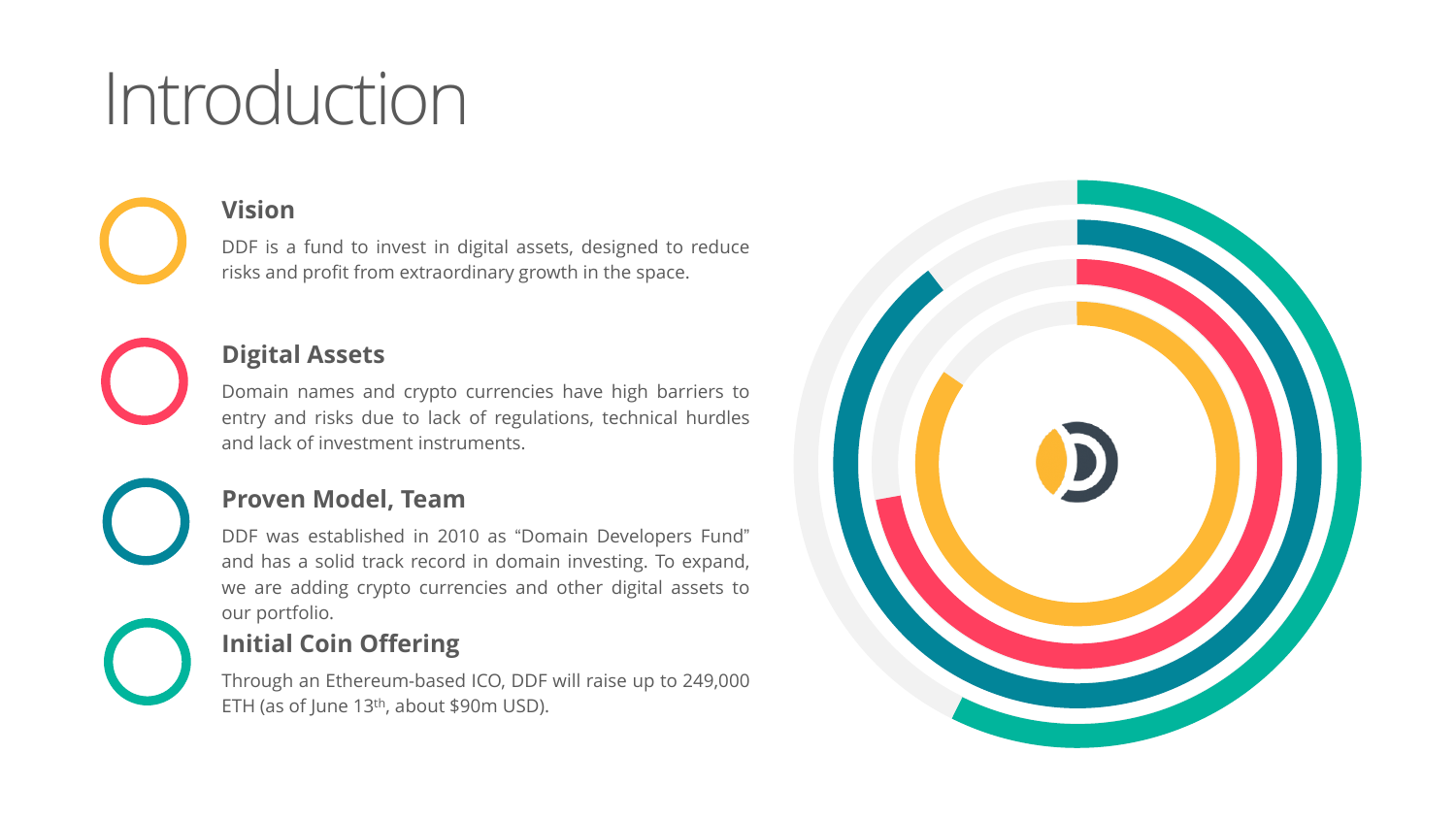### Market Size

**Digital Assets** are a unique asset class. With high risk, high barriers to entry, they have shown extraordinary returns over the past ten years. An investment of \$100 in Bitcoins in 2010 is today worth over \$70m.

We see a capacity limit of the fund currently at 250m USD but we expect the capacity to grow very quickly in the next months and years.

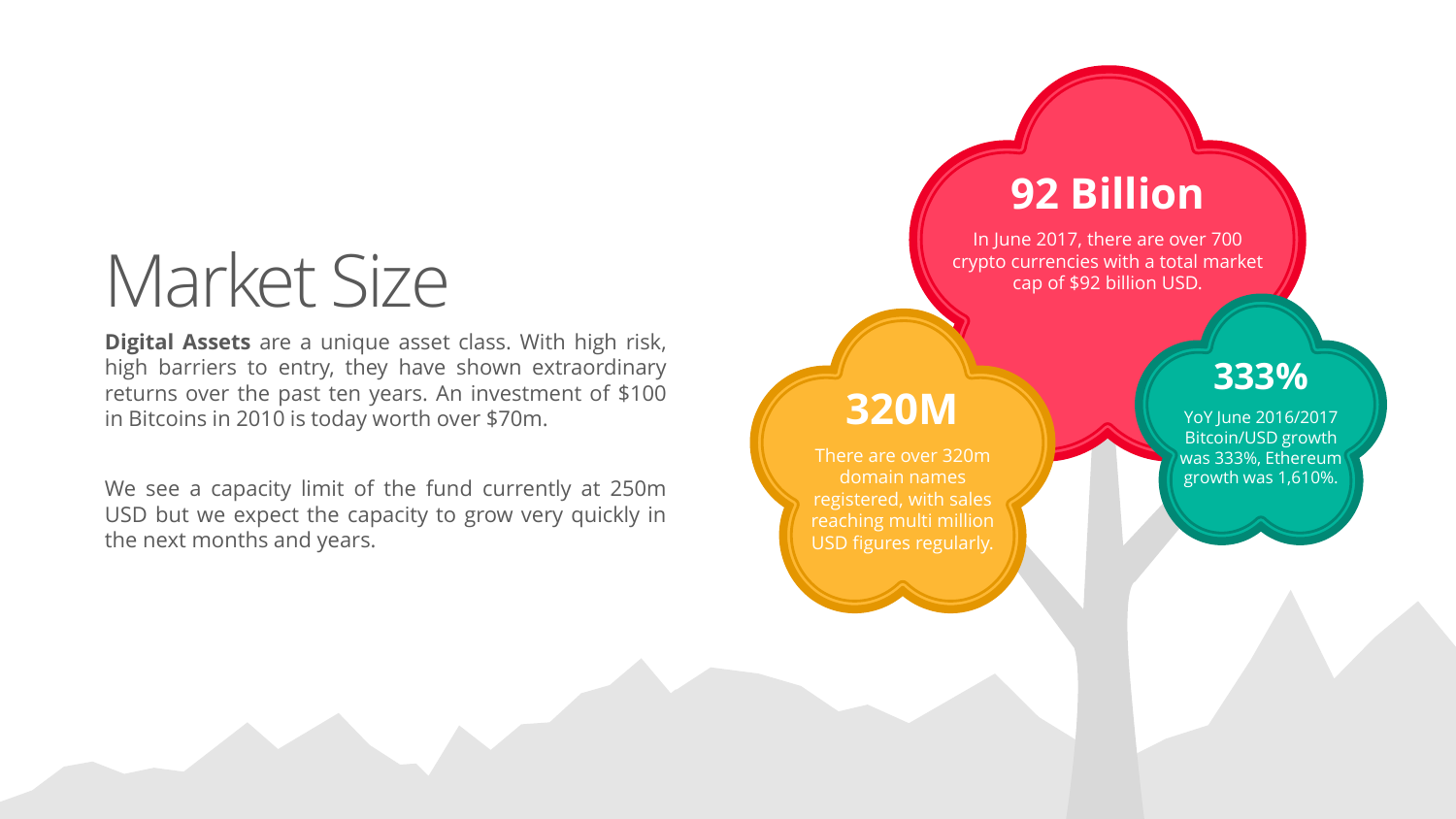### What Are Domains

### **Internet Real Estate**

Over 320 million domain names are registered today but only a tiny amount of those domains are premium. High-value domains are generally short, descriptive and easy to remember. They are traded on the after market at premium prices.

#### **High Value Domain Sales**

| Insure.com \$16m |        | 2009 |
|------------------|--------|------|
| HG.com           | \$3.7m | 2016 |
| Fly.com          | \$2.8m | 2017 |

DDF holds 1,540 high value domain names such as Audit.com, Exhibitions.com, Swords.com, PR.uk, species.com, a portfolio of country.net names (such as Belgium.net or Spain.net). DDF has already realized chart leading sales, for example cars.net for \$170,000, HowAreYou.com for \$50,000, or Die.com for \$70,000.

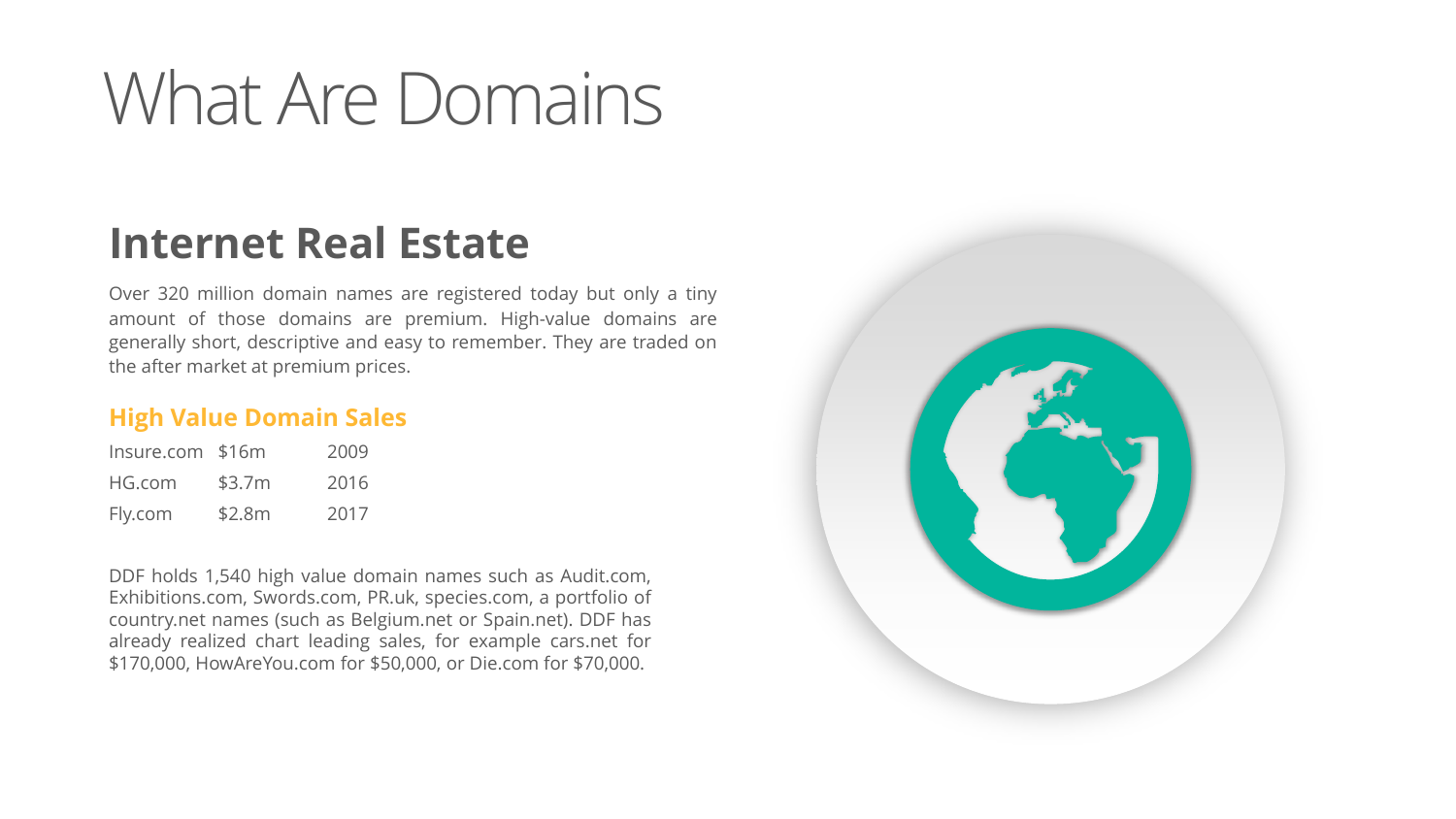### What Are Crypto Currencies

#### **New Money**

Crypto Currencies are digital money, created and held electronically. The most popular crypto currency is Bitcoin, but there are over 700 other currencies, many with better historical returns.

#### **Digital Wallets** 02

01

Each crypto currency is kept in a digital wallet specific to the currency. Few investors hold funds in more than a few currencies, since wallet management becomes risky and cumbersome.

**Smart Contracts** Using digital smart contracts based on Ethereum, we can distribute

dividends in a secure, automated and transparent way.

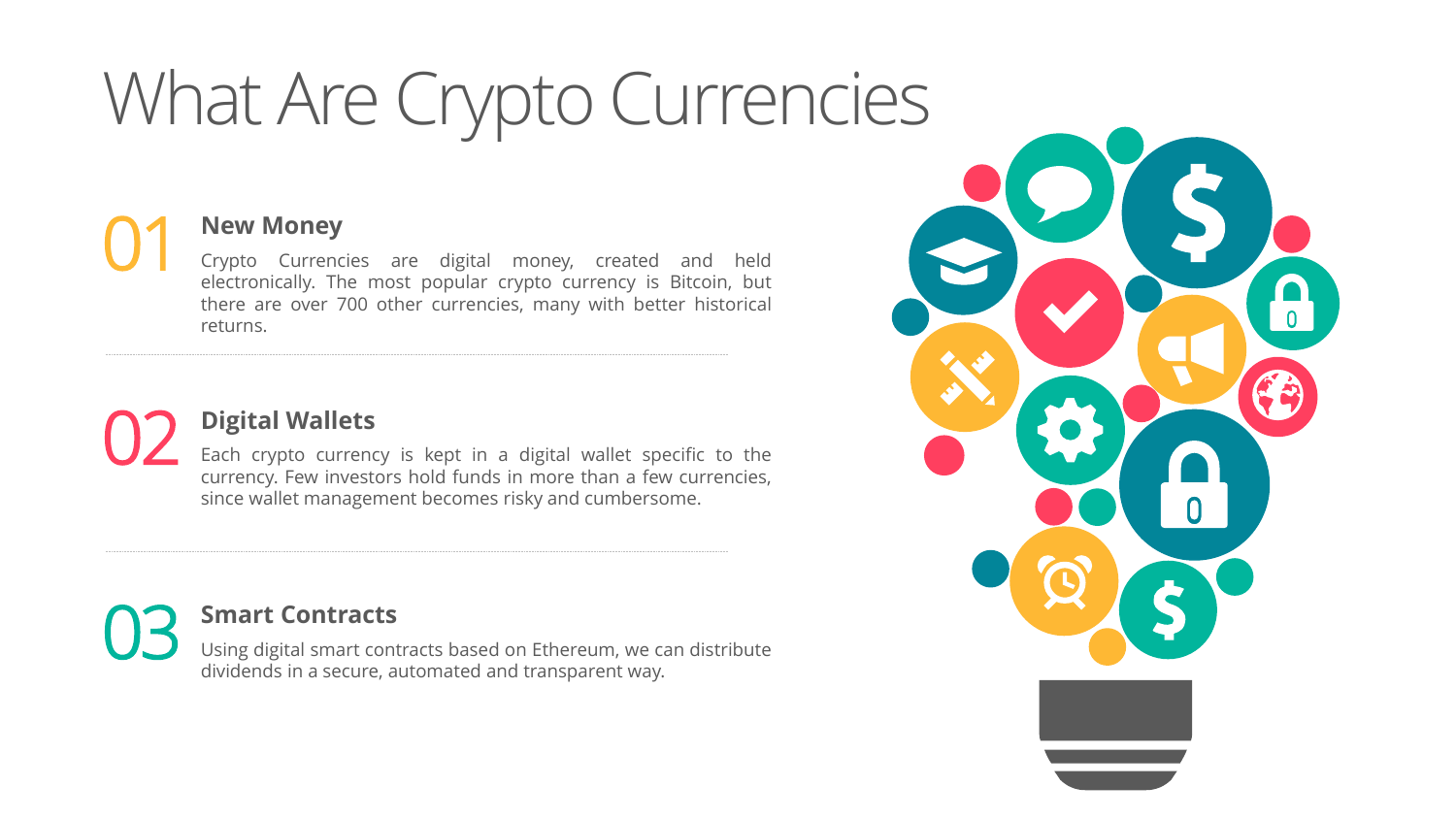# Crypto Currency Growth



Total Market Crypto Currency Market Cap in Billion USD

### 2017

#### **Ethereum**

In 2017 alone, Ethereum grew from a a price of \$10/ETH (January 1<sup>st</sup>, 2017) to \$400/ETH (June 12<sup>th</sup>, 2017).

### 2016-2017

#### **Bitcoin**

From June 6<sup>th</sup>, 2016 to June 6<sup>th</sup>, 2017, Bitcoin grew from \$508/BTC to \$2,850/BTC.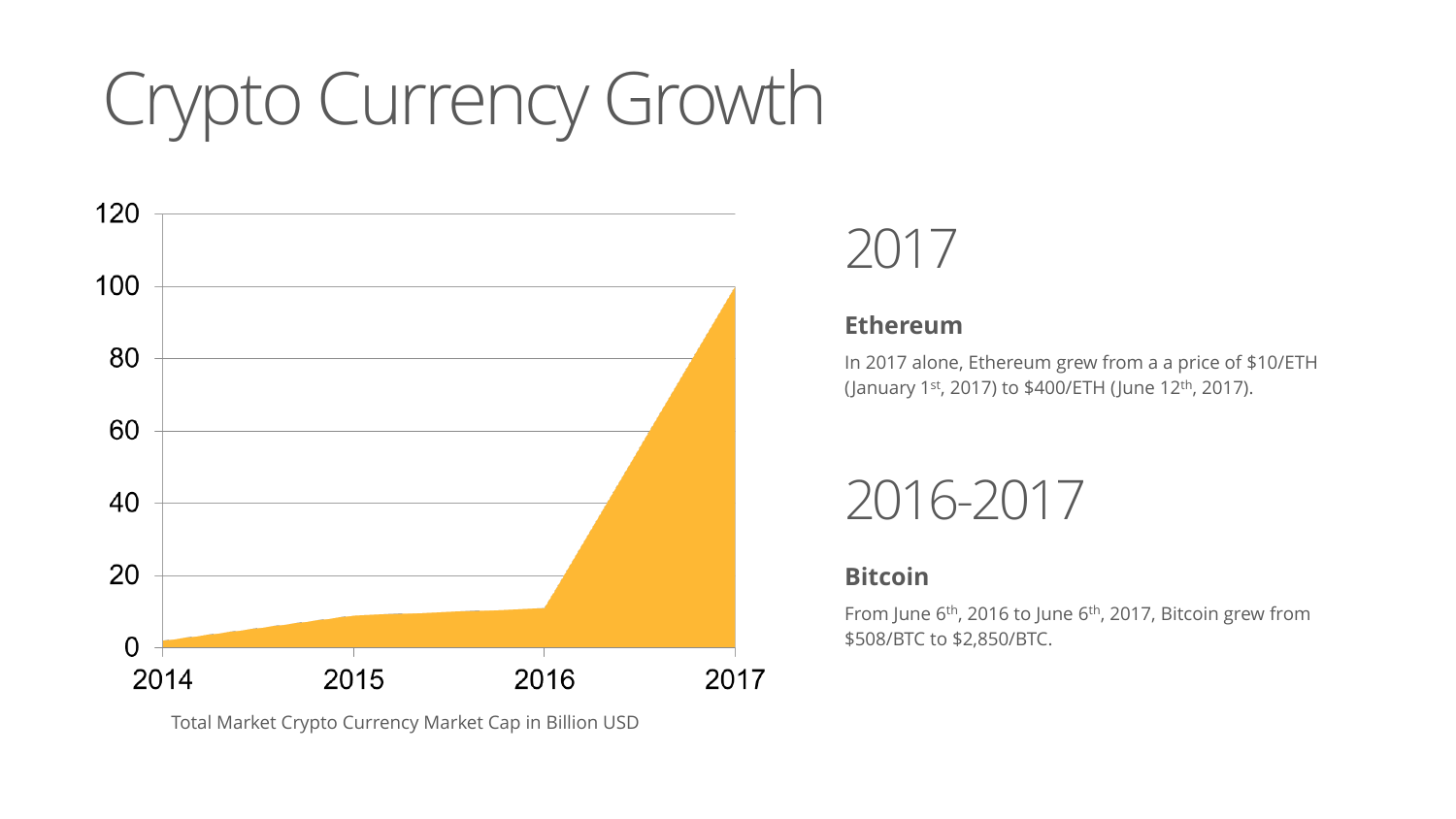### Other Digital Assets

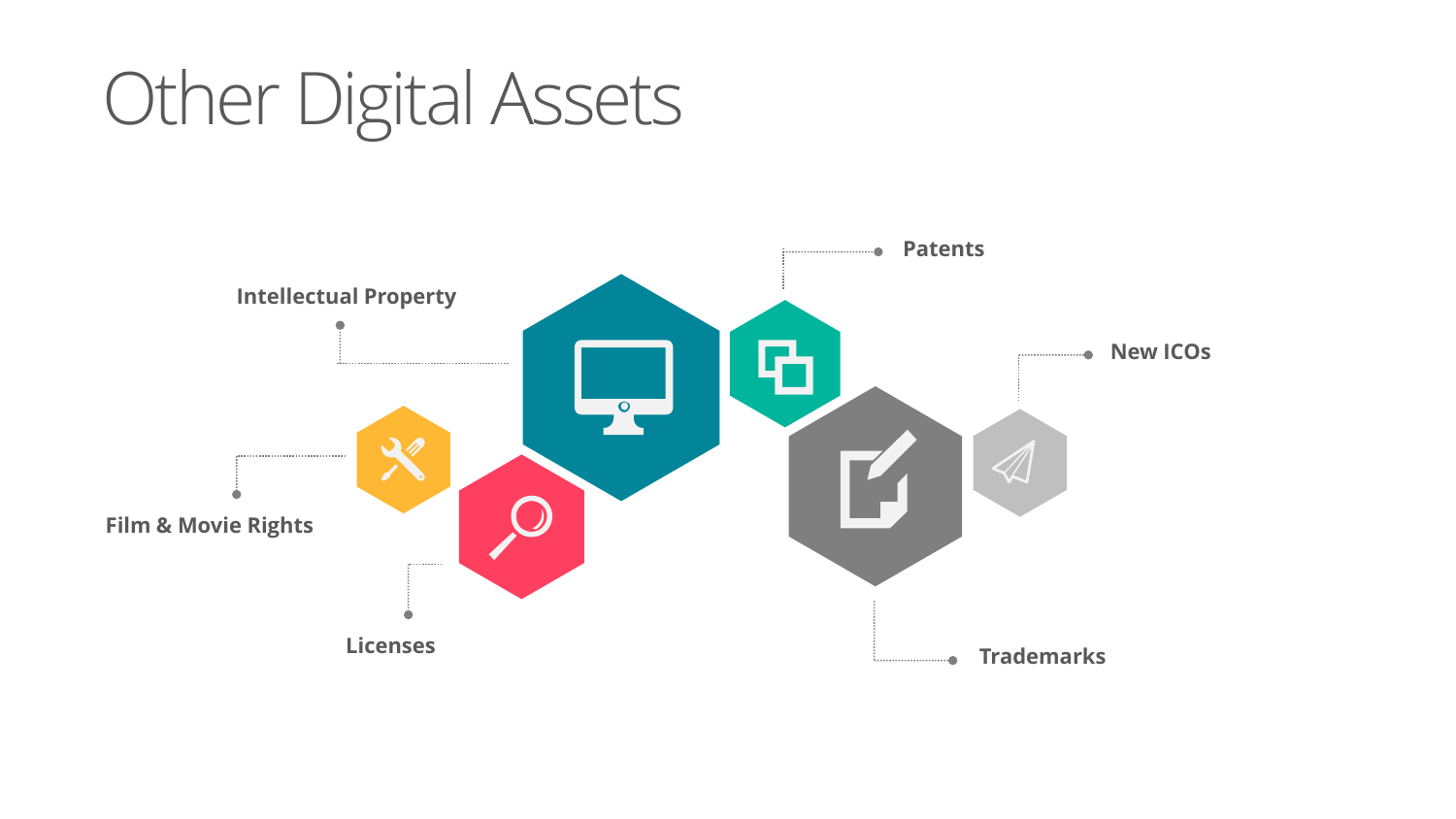# Who is DDF



#### **Established Fund**

Founded as "Domain Developers Fund" in 2010 as Cayman Island Open-Ended Administered Fund, administrated by JP Funds Administration, audited by BDO, regulated by CIMA.



#### **Established NAV**

Current NAV \$3.3m USD; portfolio includes 1,540 premium domains.



#### **Established Base**

Current investors include over 50 HNI, investments funds and family offices.



#### **Next Step**

Rebranding to "Digital Developers Fund", opening to crypto currencies, Initial Coin Offering.

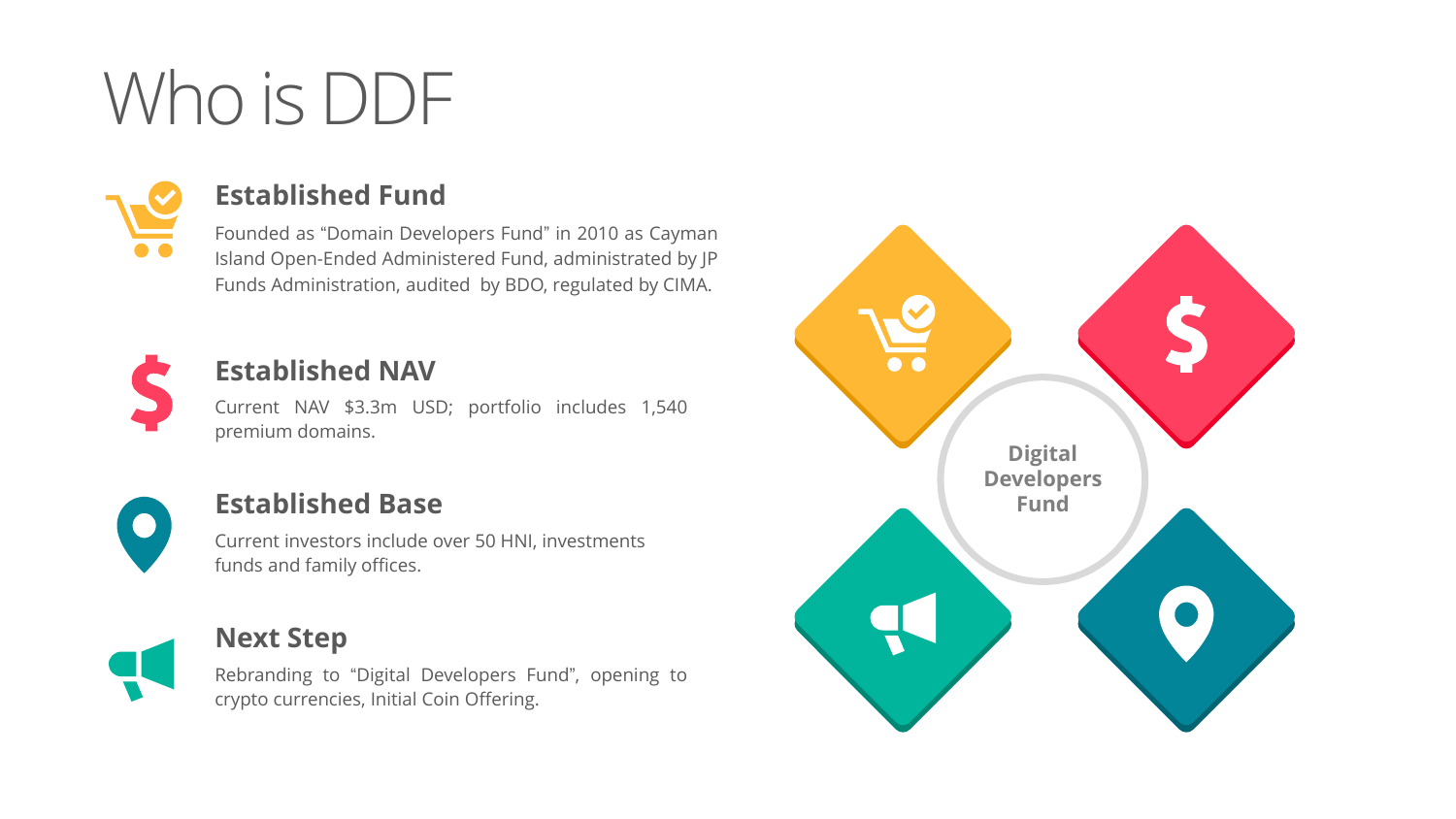### Fund Timeline

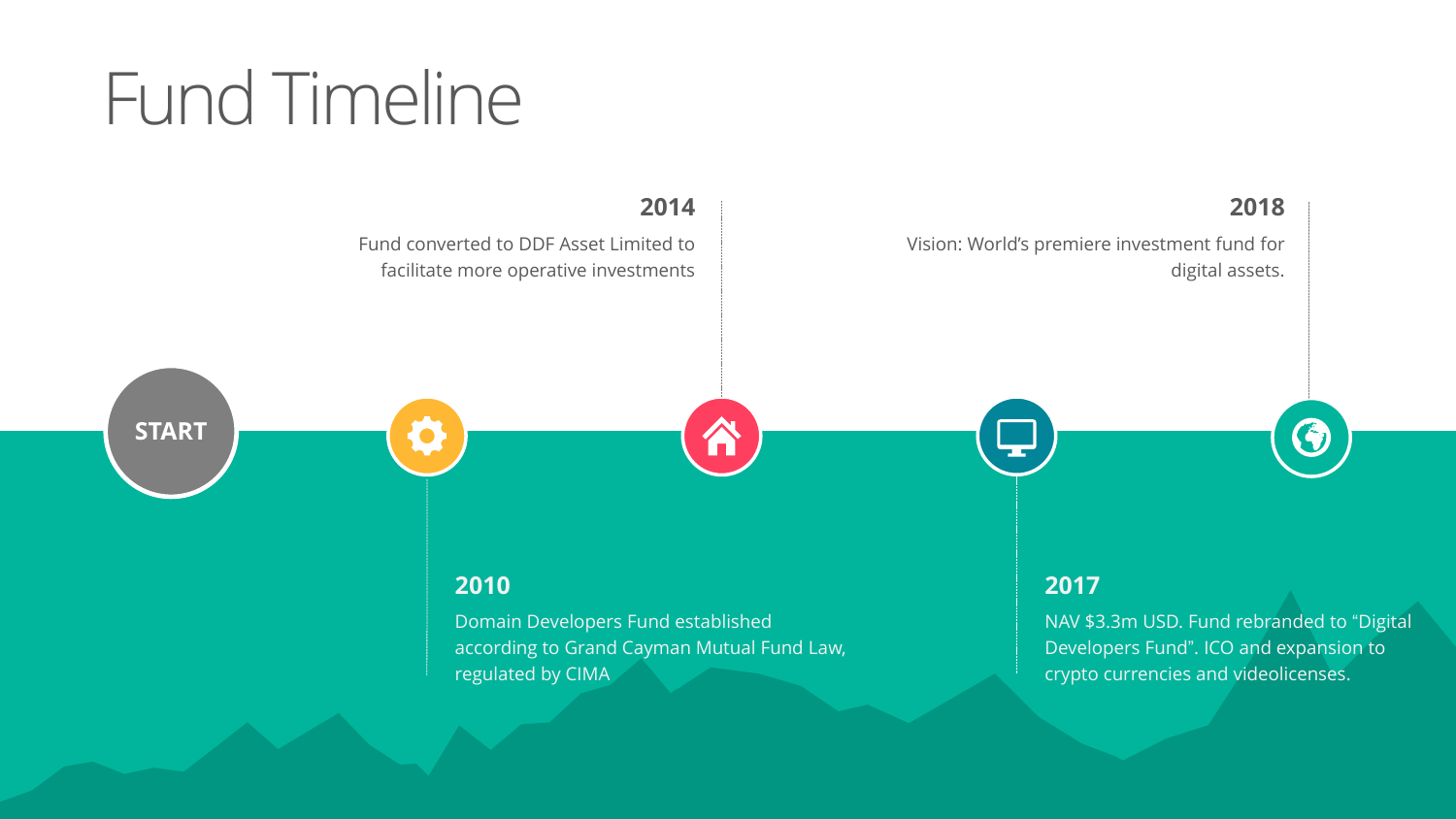### Investment Strategy



#### **Crypto Currency Investments**

**01** The fund invests directly into established crypto **02** currencies with at least 100m USD market cap that are listed on at least three major exchanges. The fund also invests in selected ICOs.



#### **Premium Domains**

Domains are valued based on comparable sales, keywords, and automated appraisals. This also includes names based on the Ethereum Name System (ENS) or similar systems.



**05**

#### **OTC Crypto Currency Investments /Mining Operations**

**03** The fund acquires crypto currency that meets above **04** criteria from third parties (for example at bankruptcy auctions) when there is a discount of at least 5% vs the lowest exchange price. The fund will also invest in mining operations.

#### **Income Producing Domain Names**

Revenue generating domains (from parking or advertising) are acquired at max 30x monthly multiple (ttm).



#### **Reserve Fund**

15% of ICO proceedings is held in a reserve fund of min. 25% BTC, min. 25% ETH and max. 50% cash.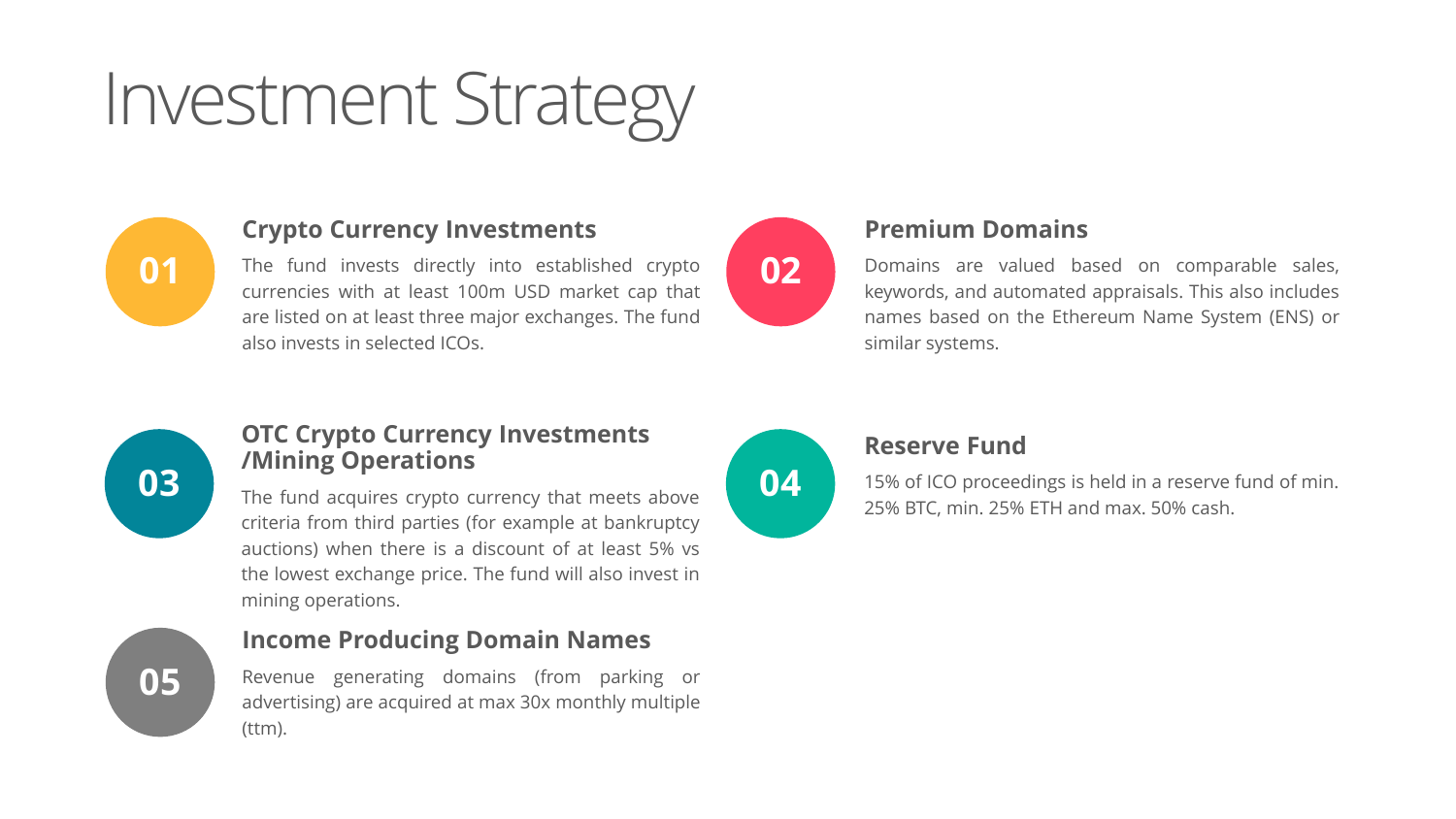Asset Allocation

DDF invests exclusively in digital assets.

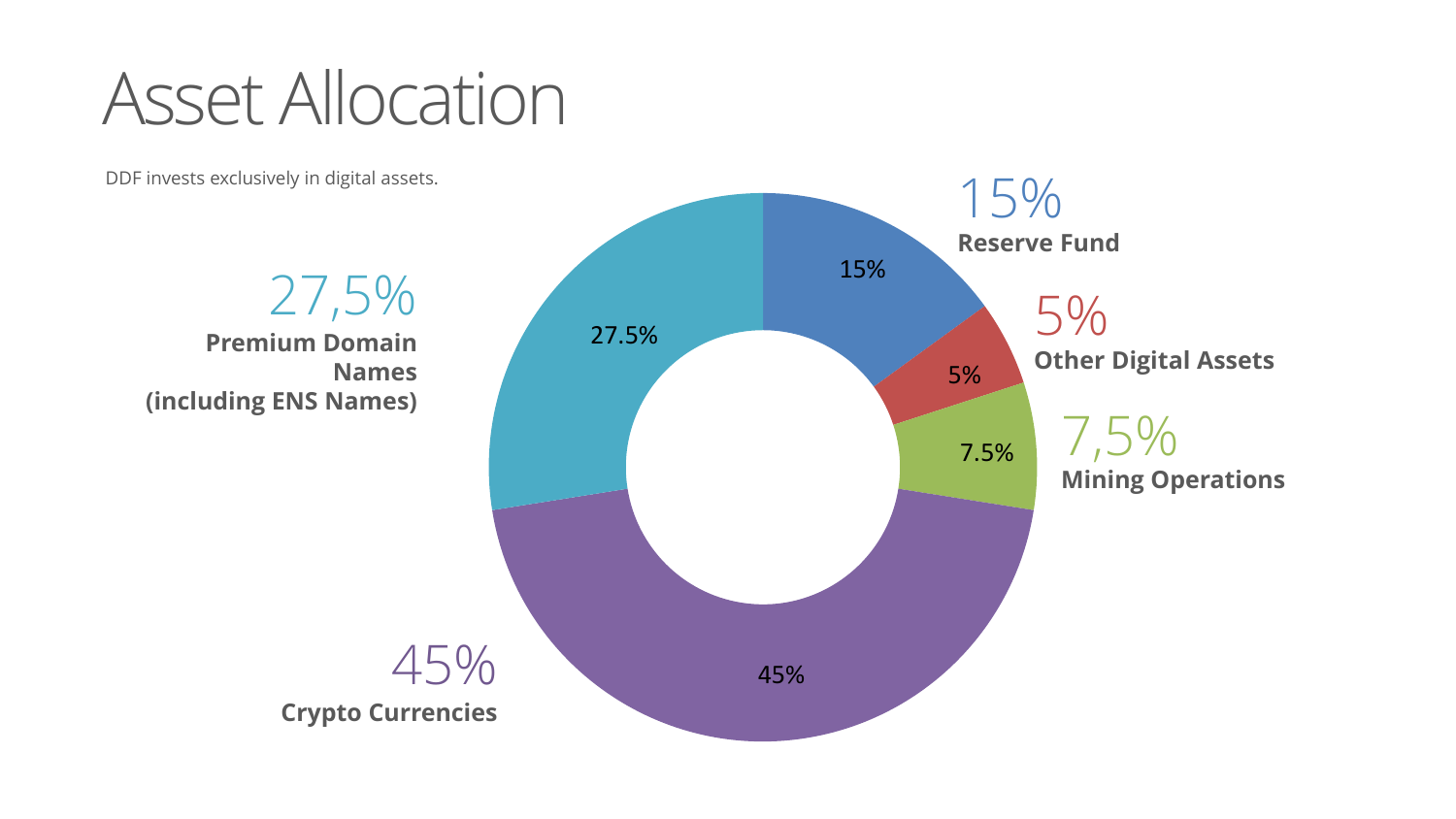# Security and Risk Management



#### **Computer Security**

Keeping crypto currencies and domains safe is a challenging task that needs a perfect setup, monitoring as well as a committed team to adapt to changing security issues. We employ a smart combination to keep the fund secure and flexible to meet liquidity commitments.



#### **Custody**

Long term held funds are stored in cold wallets based on the Ledger Nano S platform. At no time any wallet contains more than 1m USD or 5% of the funds net asset value. All exchange and domain registrar accounts are secured with two-factor authentication.



#### **Audits**

The fund is audited by Grant Thornton for use of funds.



We see security, risk management and transparency as key differentiating factor in a digital fund. We have a proven track record of managing investments in a safe and reliable way.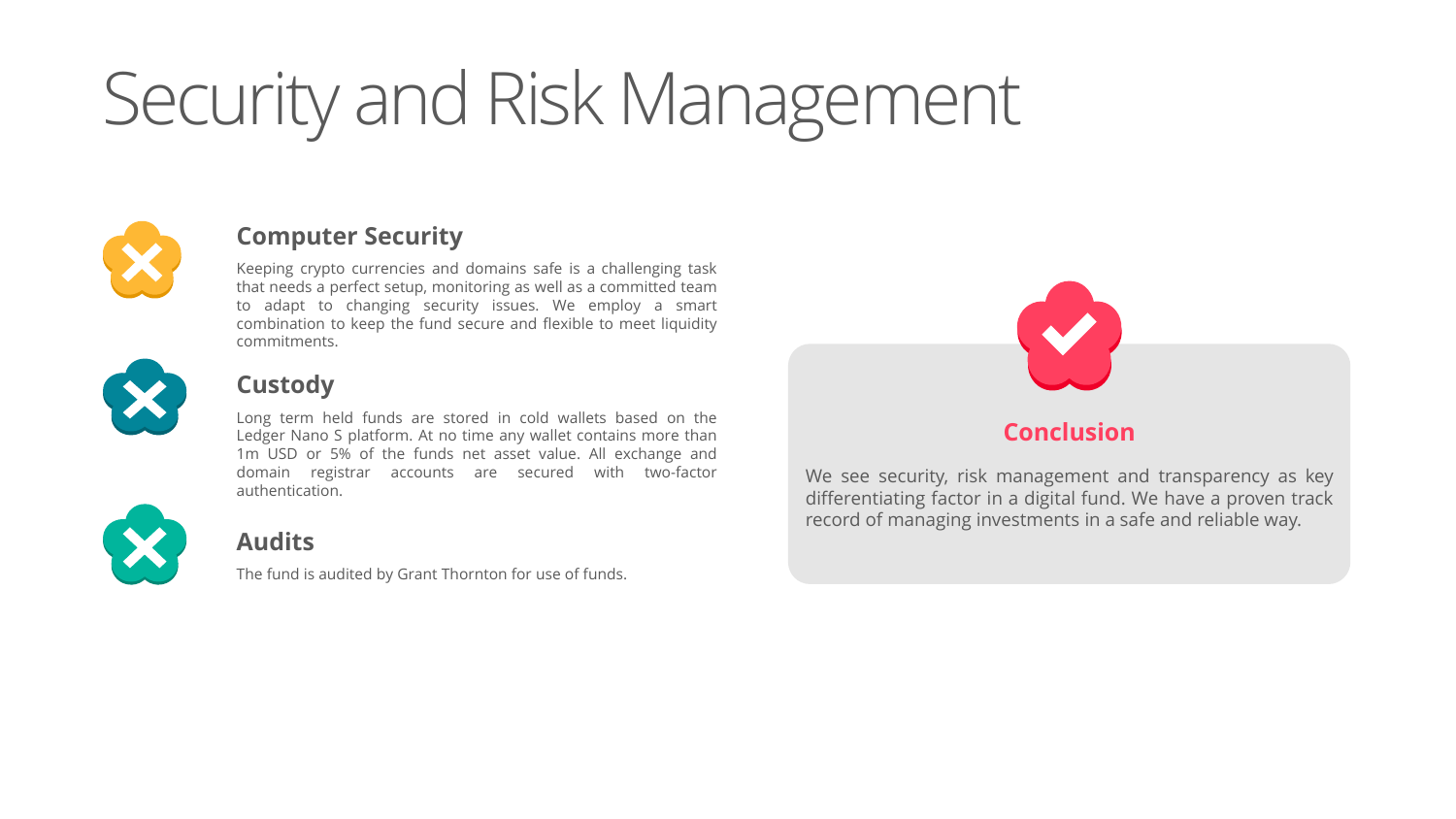# Initial Coin Offering

An ICO is a unique way for backers to join a new Blockchain project by acquiring a certain amount of initial token supply.

DDF token holders acquire "proof-of-membership" in the fund.

A total of 247.5m DDF tokens are sold for 247,500 Eth in a 30 day ICO.

DDF retains 2.5m DDF tokens for internal use. Unsold tokens are burned after the ICO.

> 70% **Portfolio**



#### 15% **Operations**

Software development, human resources, legal, marketing.



Held in BTC, ETH, Cash.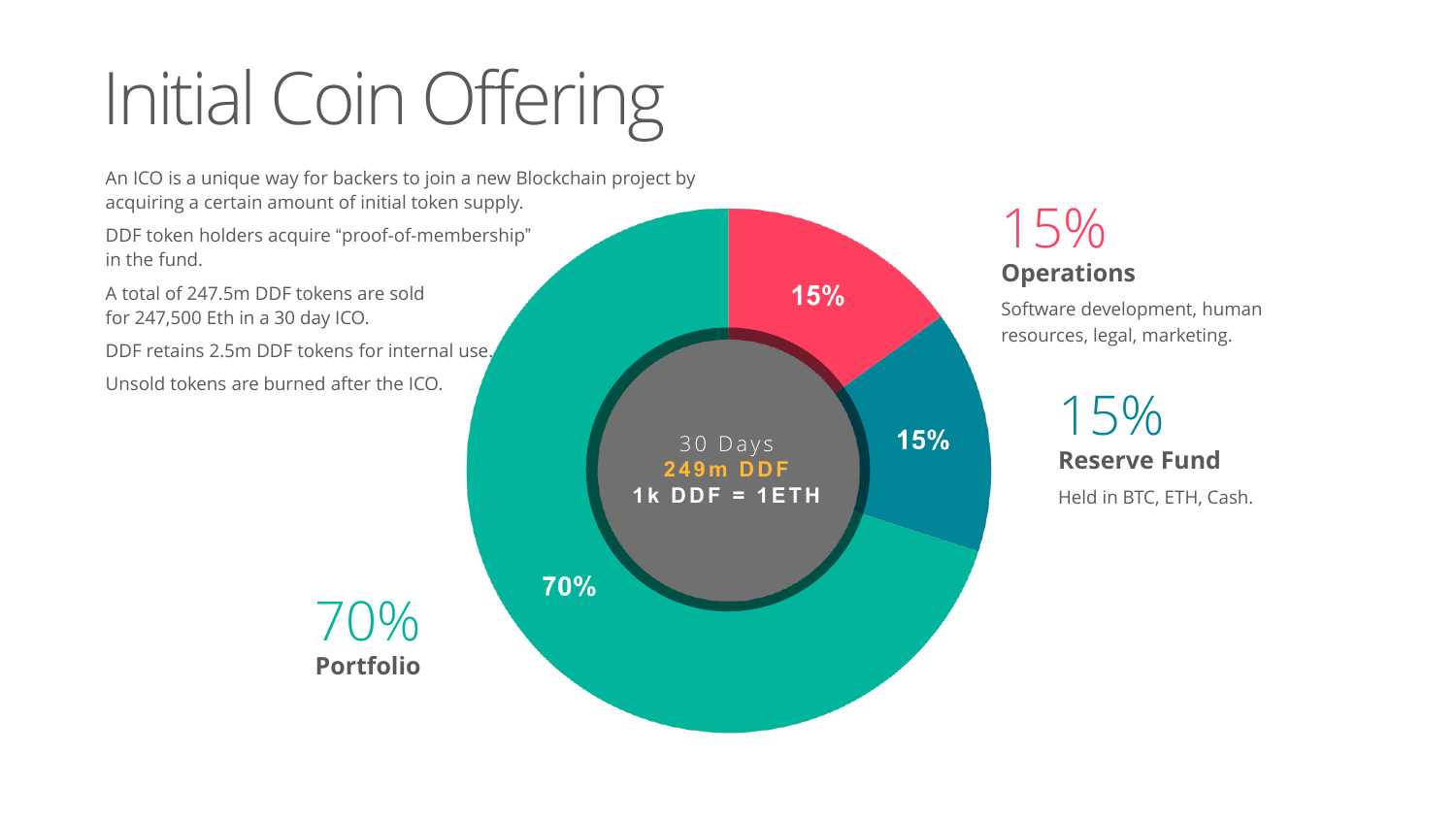### Milestones

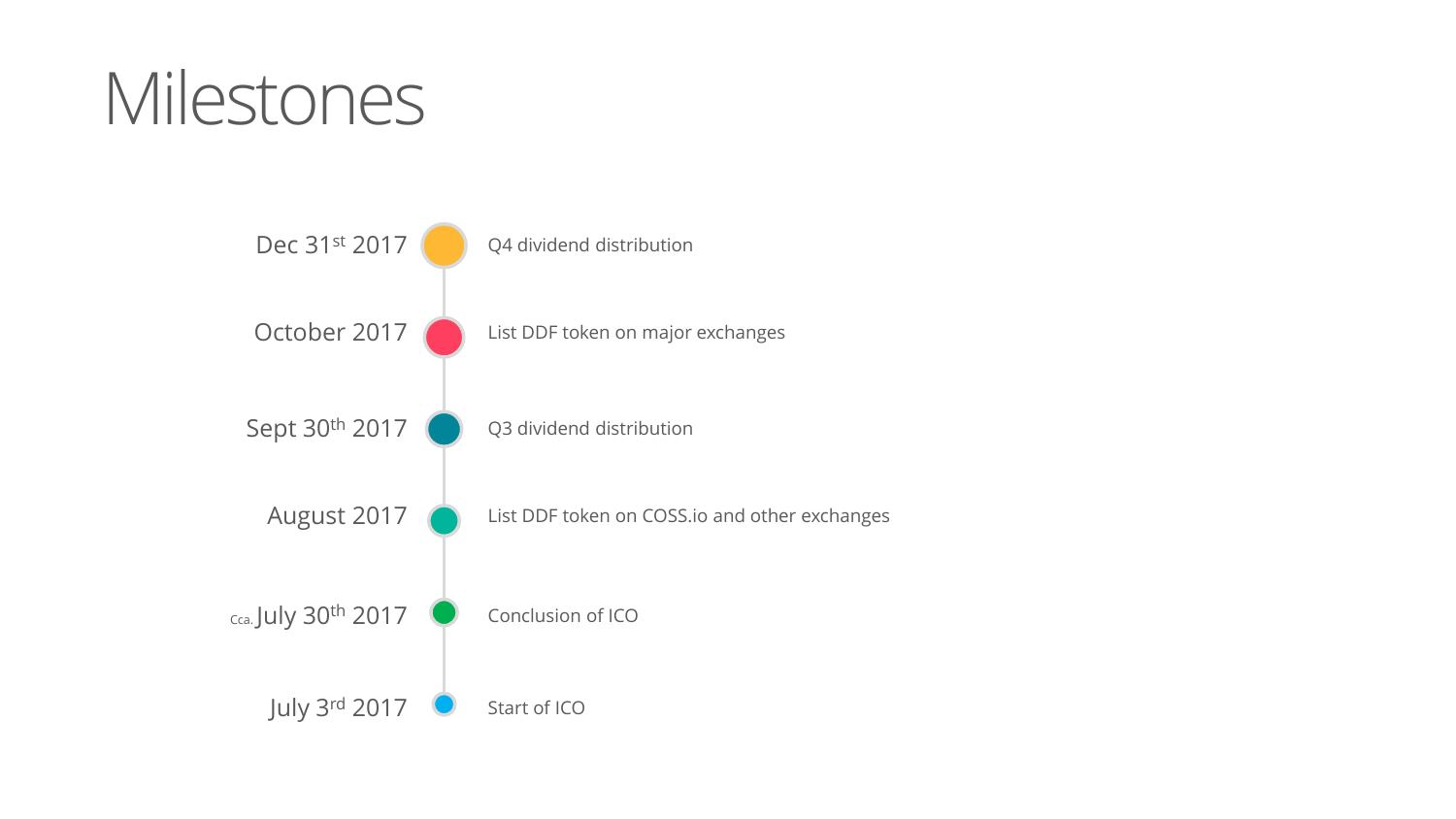### Profit Distribution

#### **Current Fund Valuation**

The fund is currently valued at \$3.3m USD. Gross proceeds of the ICO will participate in net profits prorata. For example, if the ICO raises \$10m USD, token holders will have a 75% participation in the net profits.

#### **Quarterly Dividend**

Fund net profits are distributed as quarterly dividend. Token holders receive dividends through a smart contract as Ether payment to the address they used to buy into the ICO.

The fund management fee is 2.5%.

### Net Profit Distribution

- 50% of net profit is distributed to investors and token holders.
- Performance fee (5% hurdle rate):
	- 0-5% net profit: 0 % performance fee
	- 5-10% net profit: 5% performance fee
	- 10-15% net profit: 12% performance fee
	- > 15% net profit: 15% performance fee
- Remainder (at least 35%) is reinvested.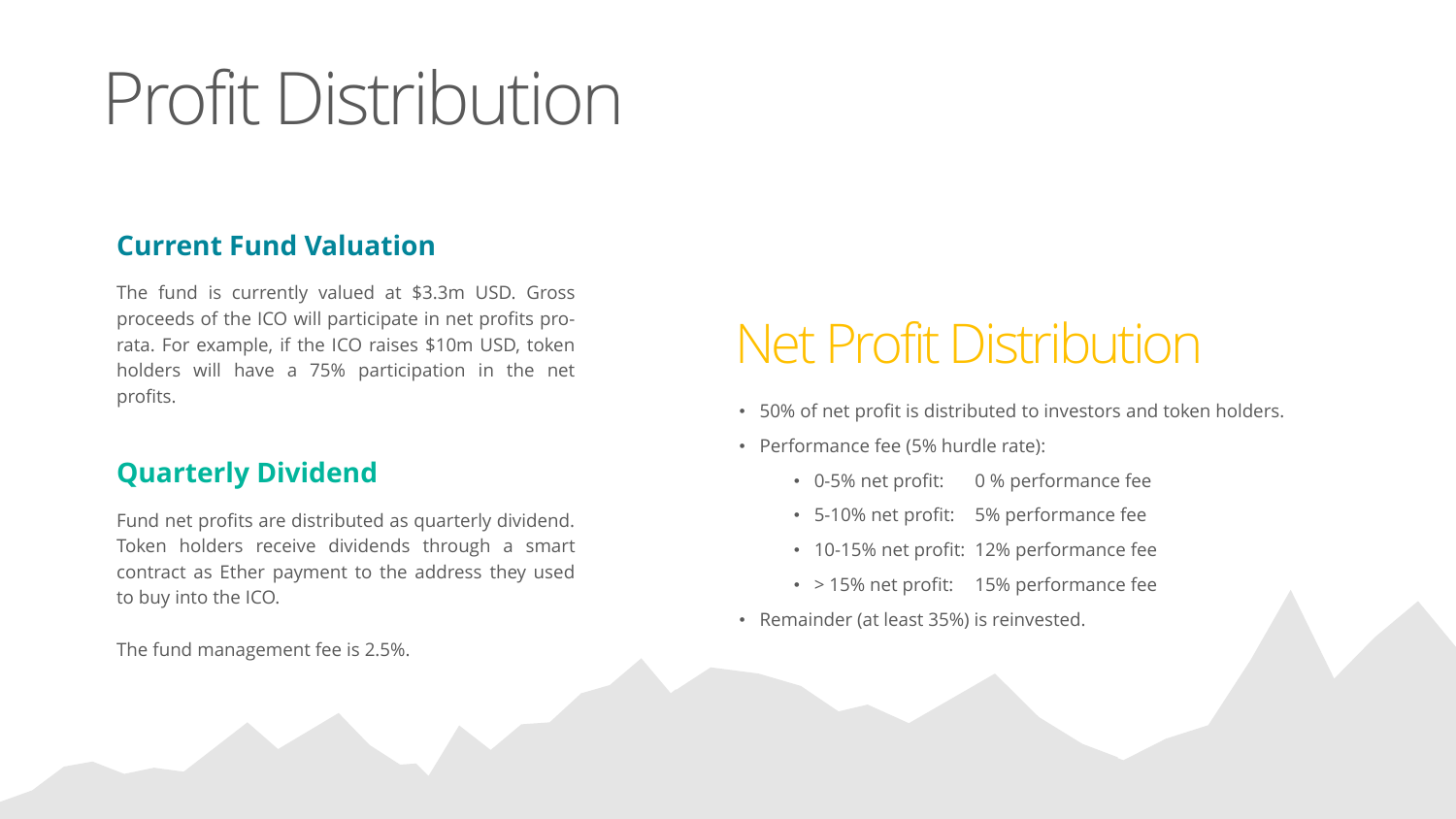### Fund Management



#### **Michael Marcovici**

*Managing Director*

Michael's expertise in the Internet business stretches back to 1991 when there was no WWW or domains. Michael is the founder of the Austria Börsenbrief, a financial investment magazine, and was a private equity fund manager for five years.

Michael became involved with domains in 2002 when he started to register, buy and sell valuable domains. With more than 20 years of experience in business and expertise in the financial markets, Michael is in charge of the strategic orientation and asset allocation of the fund.



#### **Davies Guttman**

*Asset Manager*

Davies is a seasoned Alternative Investments specialist. He has involved for the last 20 years in hedge funds, futures trading and other investments. From 2008 to 2012, Davies was Director of FTC Capital, one of Austria's leading Managed Futures. Since 2012 Davies Guttmann has been a Director of Financial Fairplay AG in Switzerland, providing consulting services on alternative portfolios and digital trading.

**An experienced team.** With a combined experience of 15 years in crypto currencies, 20 years in domain names and 35 years in finance, our team is fit to meet the challenges of digital assets.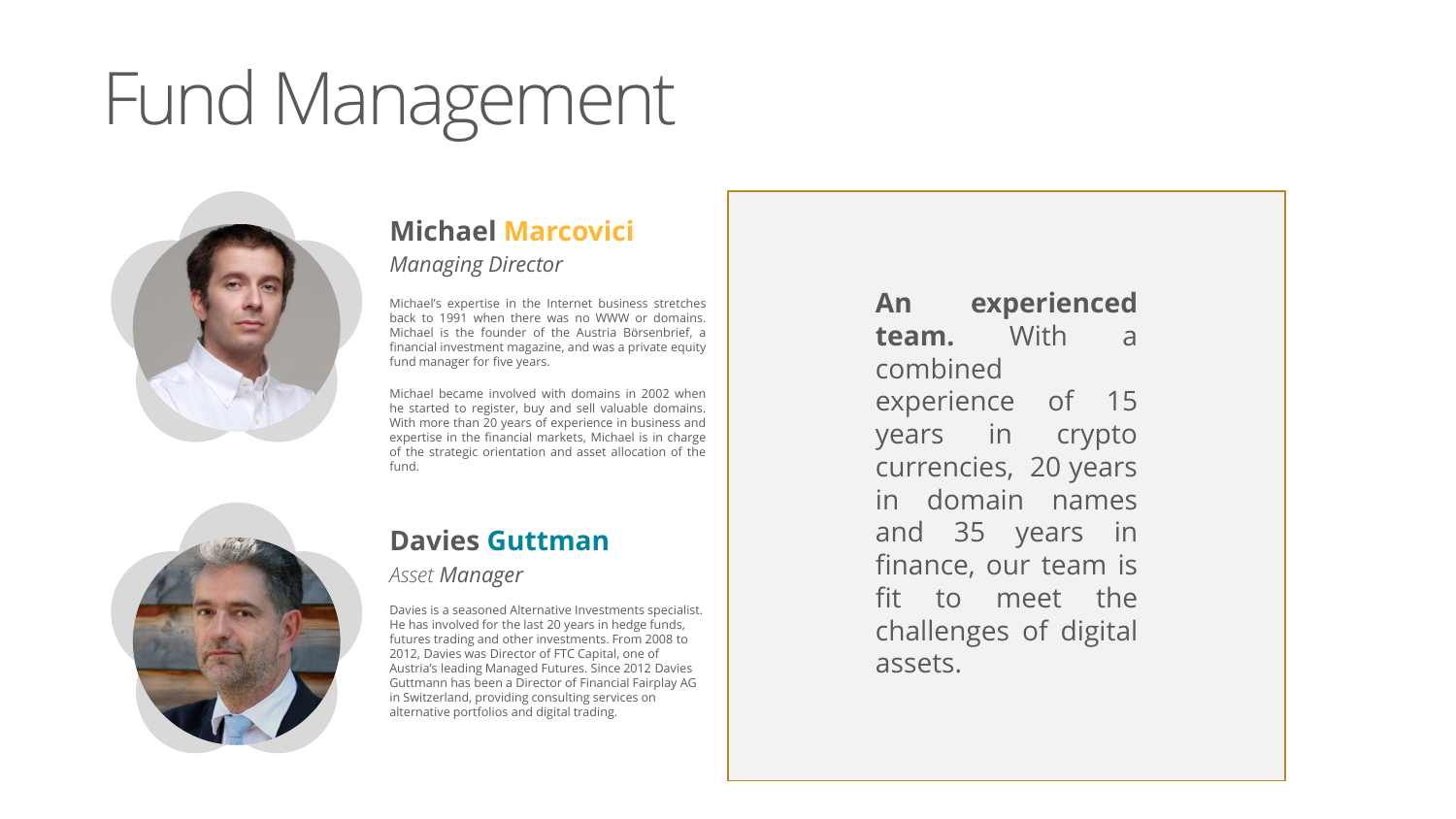## Advisory Board





#### **Dave Appleton** *Technical Advisor*

Dave is an expert in blockchain technology and has worked on a number of state of the art blockchain codebases. He specializes in Ethereum smart contracts.

Dave studied at Imperial and King's Colleges in London in the 1970s, resulting in a Bachelor's degree in Electronic Engineering. After receiving his Master's degree (Management of Technology) at the National University of Singapore, he founded Calistra Research Labs developing advanced machine vision systems.

#### **Tobias Ratschiller** *Advisor*

Tobias has been active in the Internet industry for the past 20 years as entrepreneur, advisor and investor. Through his company Senza Limiti, he invests in digital assets such as domains and websites, and has realized several seven figure exits. Tobias is an active crypto currency investor since 2012.



#### **Gaurang Torvekar** *Technical Advisor*

Gaurang is the Co-Founder and CTO of Attores, a blockchain company based out of Singapore. Gaurang is also the co-organizer of the Ethereum Singapore Meetup. He has been active in the Singapore Ethereum community since the very beginning and is considered an expert on Smart Contracts.



#### **Andras Kristof** *ICO Advisor*

Andras is an entrepreneur and investor living in Singapore. He built the technology behind viki.com, Singapore's largest exit so far. He has been involved in blockchain development since 2013. He founded and contributed to several projects in the space. Currently he is working on yojee.com, a collaborative economy/logistics company, utilizing Ethereum.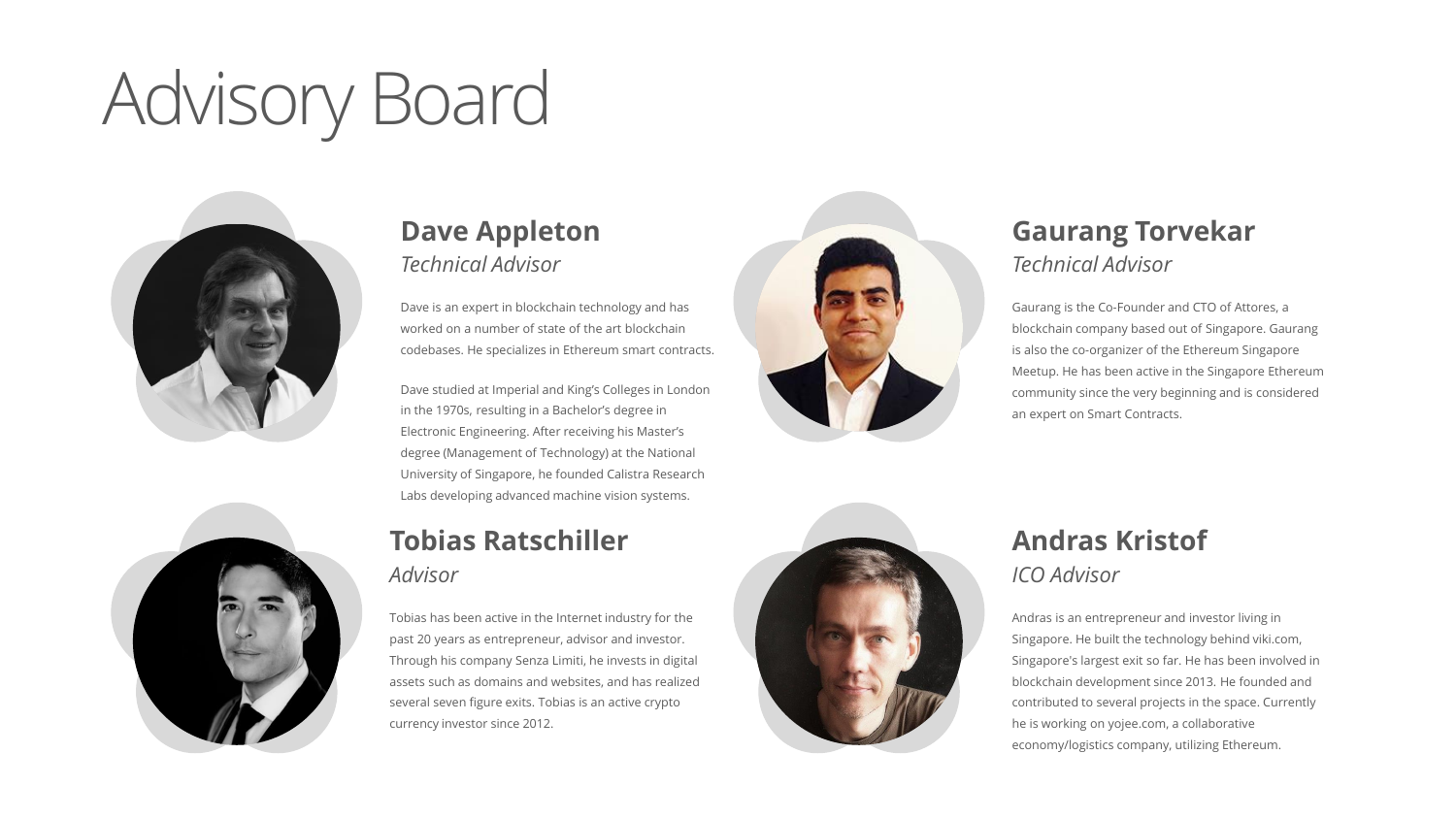### Advisory Board



#### **Ruslan Gavrilyuk** *ICO Advisor*

Ruslan is co-founder and President of Token-as-a-Service (TaaS), a last generation closed end fund that allows its investors to capitalize on the rise of blockchain markets. Gavrilyuk has more than 14 years' experience in founding and managing projects in geoscience, mobile money solutions, oil and gas operations, precious minerals mining, sports and fashion.



#### **Reuben Godfrey** *ICO Advisor*

Reuben has worked in sales, business development, finance and operations roles for major multinationals and start-ups in the tech, telecoms and pharmaceutical industries globally. He has worked as a journalist and is frequently interviewed and asked for comment by tech and mainstream media as well as speaking at and hosting seminars and conferences.

He is co-founder the Blockchain Association of Ireland and the Irish Chamber of Commerce in Slovakia.

#### **Rune Evensen** *ICO Advisor*

Rune is an entrepreneur and start-up strategist living in Singapore. He is the Chief Visionary Officer and Cofounder of coss.io, a Singapore based platform for the cryptocurrency ecosystem, featuring payment gateway/POS, exchange and other applications. His company is corporate member of ACCESS, the Singapore Cryptocurrency and Blockchain Industry Association and SFA, Singapore Fintech Association.



#### **George Danelia** *ICO Advisor*

George is an expert in commodity markets advising senior clients in the Asia region. From 2013 to 2016, he was Vice President of Morgan Stanley in Singapore; before that, he served as Vice President for Barclays Capital in Asia. George is active in crypto currencies and also serves on the advisory board of ZrCoin.

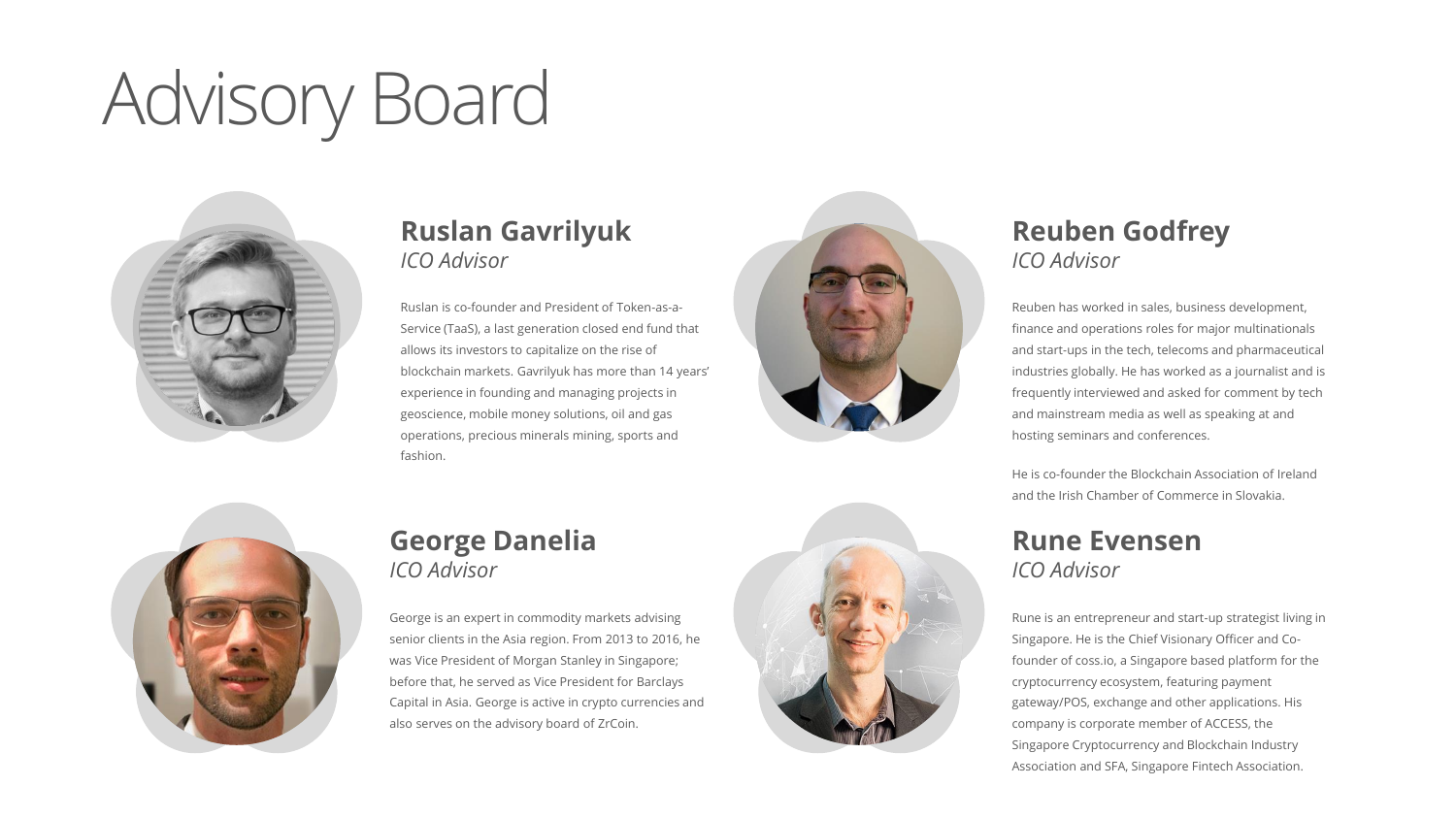# Key Figures

| <b>Type</b>            | <b>Open-Ended + DDF Token</b>                                       |
|------------------------|---------------------------------------------------------------------|
| Jurisdiction           | <b>Cayman Islands</b>                                               |
| <b>Share Classes</b>   | <b>USD (Class A) / Ether(Class B)</b>                               |
| ISIN (Class A)         | KYG280681076                                                        |
| CUSIP No. (Class A)    | XD0284888167                                                        |
| SIX Telekurs (Class A) | 11536830                                                            |
| Reuters (Class A)      | <b>DOMDEVA KY</b>                                                   |
| <b>Directors</b>       | <b>Michael Marcovici, Davies Guttman</b>                            |
| Management Fee         | 2.5%                                                                |
| Performance Fee        | 5% hurdle, up to 15%                                                |
| <b>Auditors</b>        | <b>BDO, Grant Thornton</b>                                          |
| Web                    | www.digitaldevelopersfund.com                                       |
| <b>Banks to Order</b>  | <b>Credit Suisse, Bank of America,</b><br>Citibank, UBS, Raiffeisen |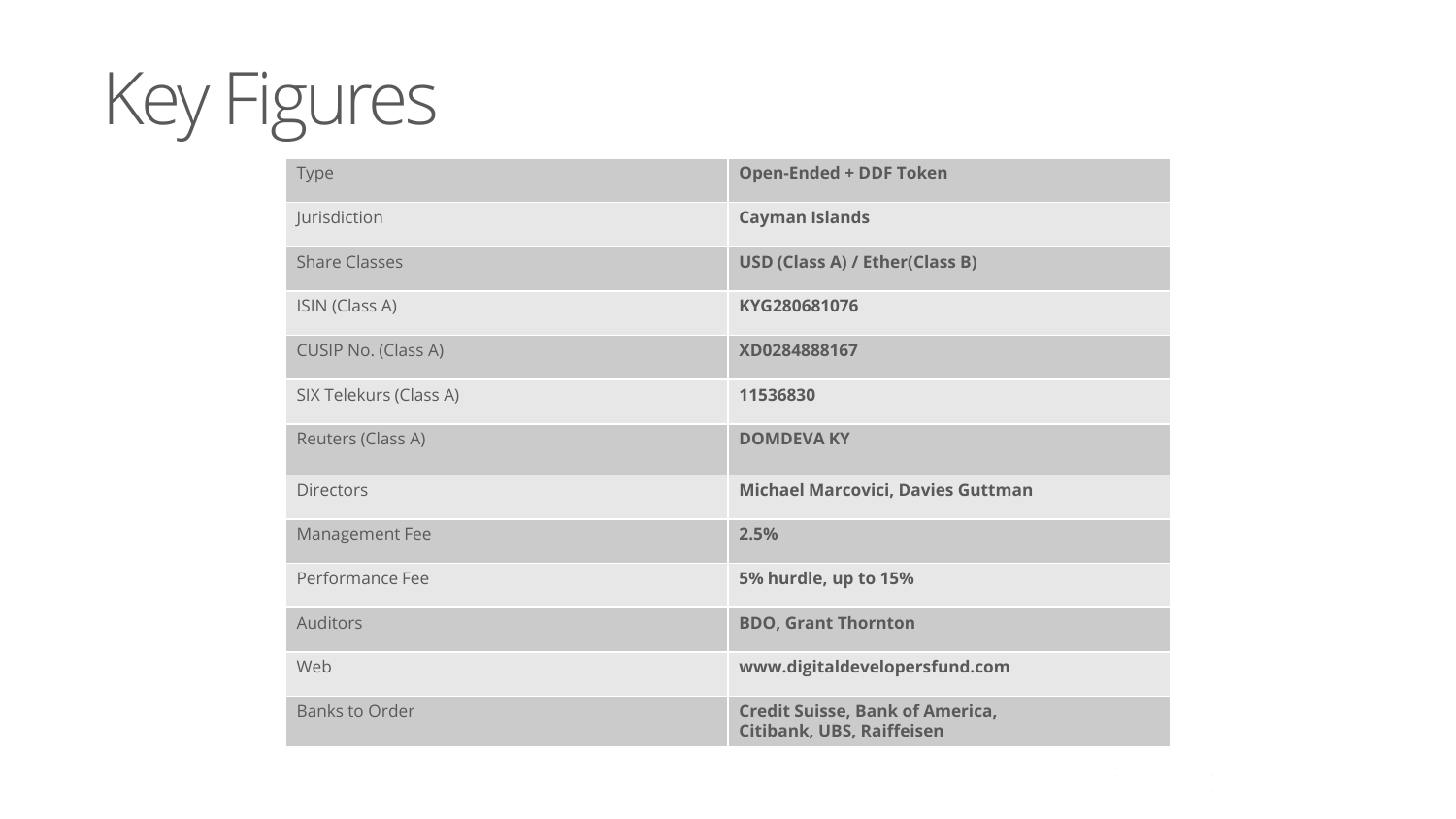### DDF Partners

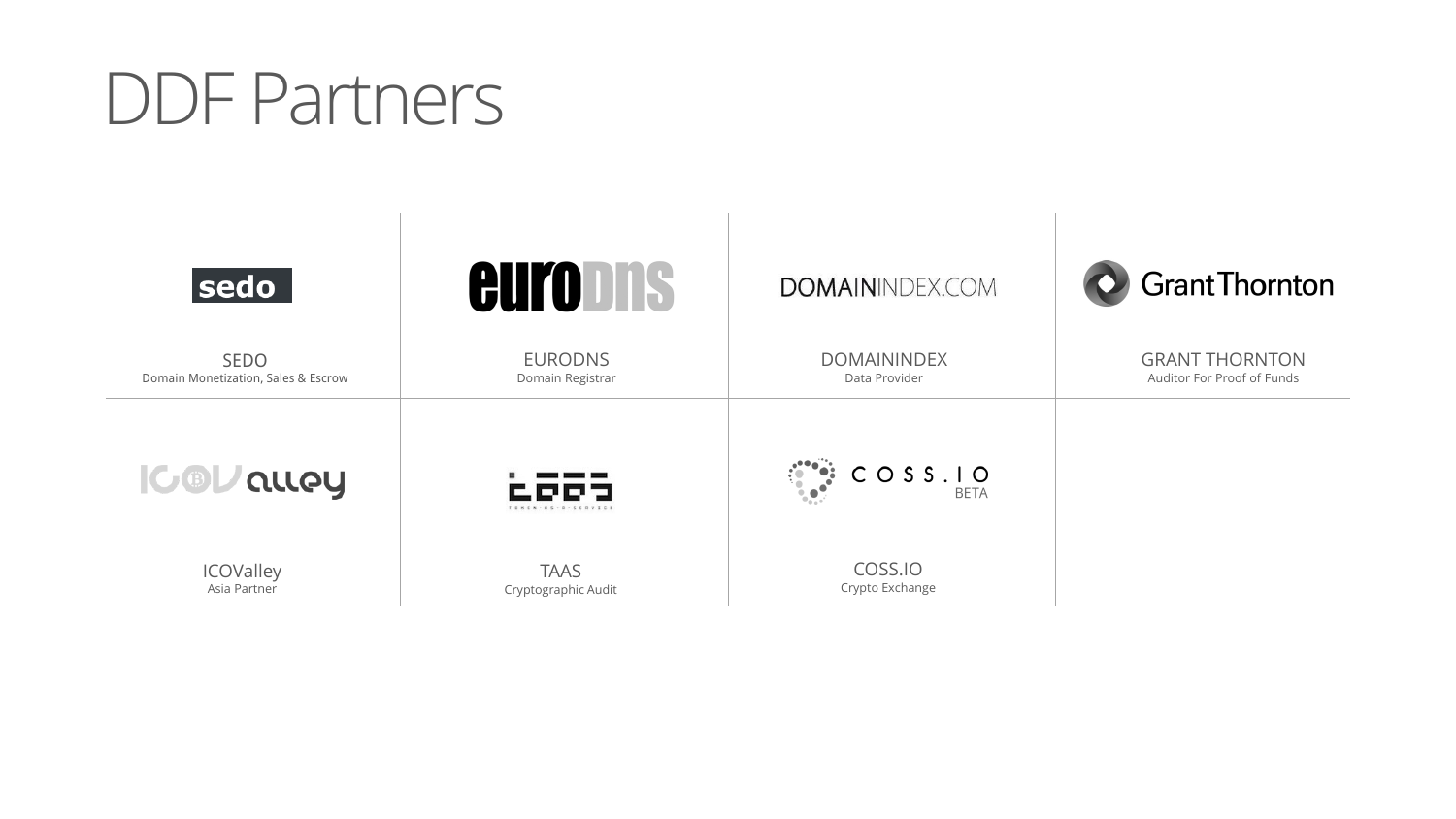### Risks

Purchasing and holding DDF Tokens is a high risk, speculative investment. By purchasing, holding and using DDF Tokens, you expressly acknowledge and assume the following risks:

Risk of Losing Access to DDF Tokens Due to Loss of Private Key(s), Custodial Error or Purchaser Error

A private key, or a combination of private keys, is necessary to control and dispose of DDF Tokens stored in your digital wallet or vault. Accordingly, loss of requisite private key(s) associated with your digital wallet or vault storing DDF Tokens will result in loss of such DDF Tokens. Moreover, any third party that gains access to such private key(s), including by gaining access to login credentials of a digital wallet or vault service you use, may be able to misappropriate your DDF Tokens. Any errors or malfunctions caused by or otherwise related to the digital wallet or vault you choose to receive and store DDF Tokens, including your own failure to properly maintain or use such digital wallet or vault, may also result in the loss of your DDF Tokens. Additionally, your failure to follow precisely the procedures set forth or buying and receiving DDF Tokens, including, for instance, if you provide the wrong address for receiving DDF Tokens, may result in the loss of your DDF Tokens.

Risks Associated with the Ethereum Protocol

Because DDF Tokens and the Platform are based on the Ethereum protocol, any malfunction, breakdown or abandonment of the Ethereum protocol may have a material adverse effect on the Platform or DDF Tokens. Moreover, advances in cryptography, or technical advances such as the development of quantum computing, could present risks to DDF Tokens and the Platform, including the utility of DDF Tokens for obtaining Services, by rendering ineffective the cryptographic consensus mechanism that underpins the Ethereum protocol.

Risk of Mining Attacks

Risk of Hacking and Security Weaknesses

Risks Associated with Markets for DDF Tokens

Risk of Uninsured Losses

Risks Associated with Uncertain Regulations and Enforcement Actions

Risks Arising from Taxation

Risk of an Unfavorable Fluctuation of Ether and Other Currency Value

Risk of Dissolution of the Company

Risks Arising from Lack of Governance Rights

Please request the Prospectus for a more complete discussion of these risks.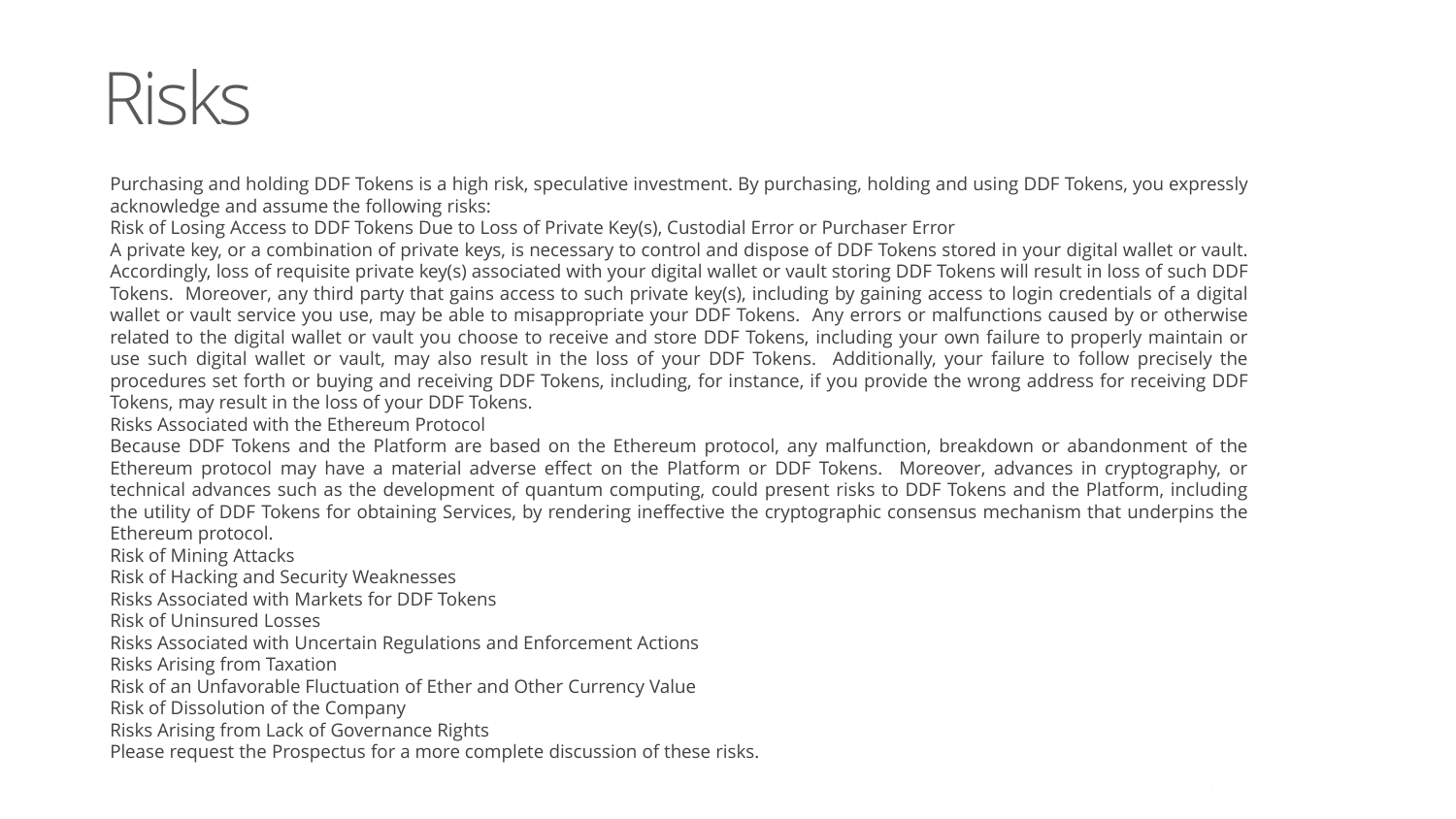### Disclaimer

This presentation is purely informational. Prospective participants should request and consider the Prospectus before making any investment decision. This presentation does not constitute a recommendation by Company, the Directors, the Investment Manager or any other person, or advice to any recipient of this this presentation, on the merits of participation in the ICO. This presentation does not necessarily identify, or purport to identify, all the risk factors associated with Company. Prospective participants must make their own independent assessment, after making such investigations as they consider necessary, of the merits of participating in the ICO. Prospective participants should consult and rely upon their own investment, accounting, legal and tax representatives and advisers as to such matters concerning Company and to evaluate independently the financial risks, consequences and suitability of an investment in Company, or if in any doubt about the contents of this presentation.

Investment in Company carries substantial risk and may involve special risks that could lead to a loss of all or a substantial portion of such investment (see further under the section headed "Risk Factors"). Unless prospective participants fully understand and accept the nature of Company and the potential risks inherent in Company they should not invest in Company. Each prospective participant is wholly responsible for ensuring that all aspects of Company are acceptable to them.

There can be no assurance that Company's investment objective will be achieved and investment results may vary substantially over time. Investment in Company is not intended to be a complete investment program for any investor. Prospective participants should carefully consider whether an investment is suitable for them in light of their circumstances and financial resources.

Prospective participants should inform themselves as to the legal requirements within the countries of their nationality, residence, ordinary residence or domicile for such acquisition, any foreign exchange restrictions or exchange control requirements which they might encounter on acquisition or disposal of DDF Tokens and the income tax and other taxation consequences which might be relevant to the acquisition, holding or disposal of DDF Tokens. In particular the information in this presentation is not intended for and applicable to U.S. citizens or legal entities domiciled in the U.S. Financial instruments or products referred to in this presentation must not be offered in the United States of America and must not be sold to U.S. citizens or legal entities domiciled in the U.S.

IF THE PROSPECTIVE PARTICIPANT IS IN ANY DOUBT ABOUT THE CONTENTS OF THIS DOCUMENT THEY SHOULD CONSULT WITH THEIR ACCOUNTANT, LEGAL ADVISER OR OTHER PROFESSIONAL ADVISER BEFORE INVESTING.